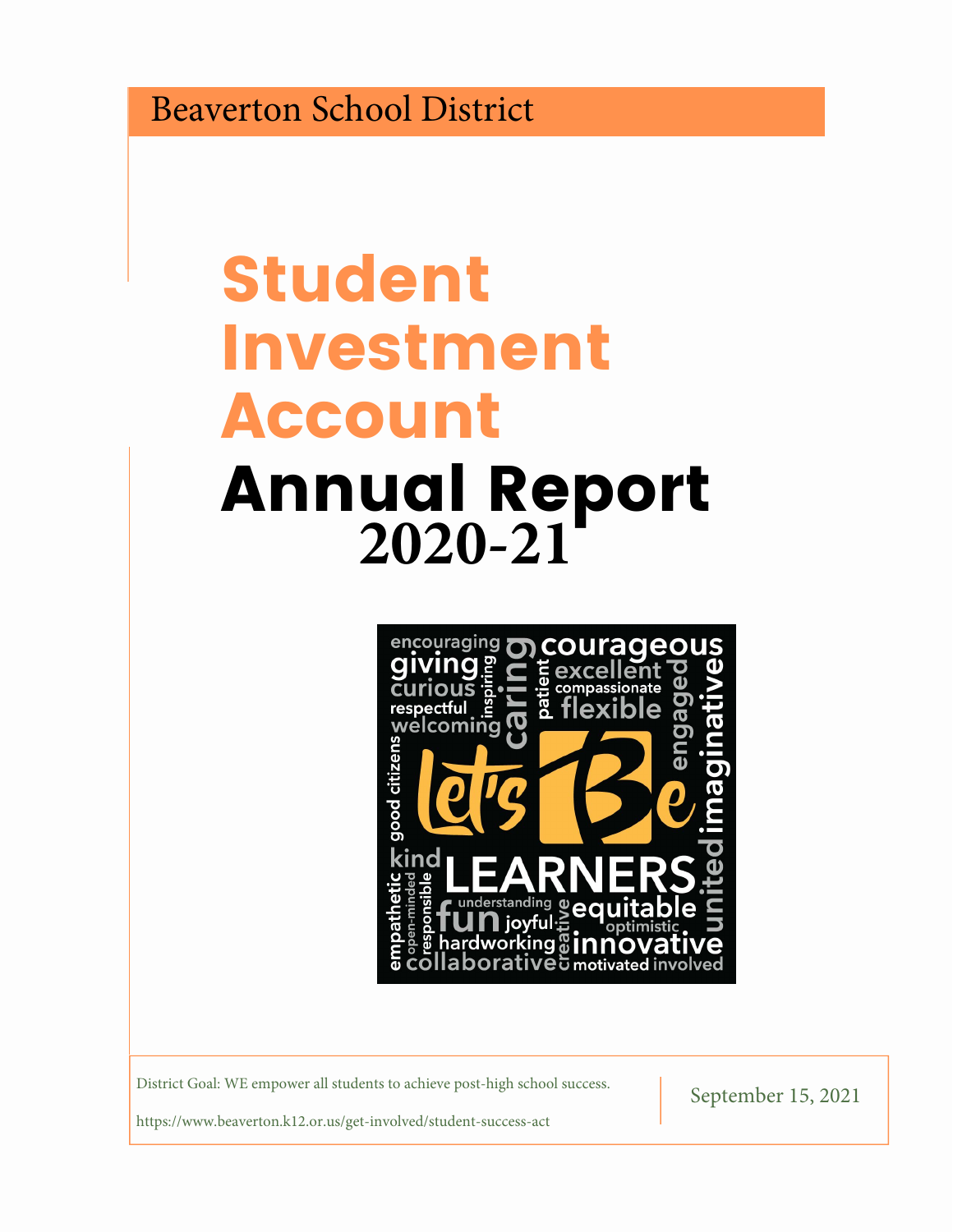There are clear impacts from the reduction in SIA funding and from the direct efforts to respond to COVID-19. While you can't fully set those aside, what is important for your community, including focal student groups, families, and educators, to understand about your SIA implementation efforts during the 2020-21 school year and the positive impacts that have occurred? How were you able to make progress towards the goals and outcomes you were aiming at with SIA funding and processes?

Class size reduction impact - SIA funding allowed the District to hire 60.5 additional classroom teachers K-12. Twenty-one of these teachers were specifically allocated to K-2 class sizes. Class sizes were reduced at the elementary level an average of 1.25 and 0.5 at the secondary level.

Behavioral Health & Wellness (BH&W) Teams impact - 67% of students in BSD were able to have their needs met within the classroom setting or through Tier I supports 12,218 students or 33% of BSD students were referred to the school based Behavioral Health and Wellness teams during the 2020-21 school year and received Tier 2 and Tier 3 supports. BSD BH&W staff conducted 250 suicide screenings, 50 Student Threat Assessments (STAT) and 11 Sexual Incident Responses (SIRP).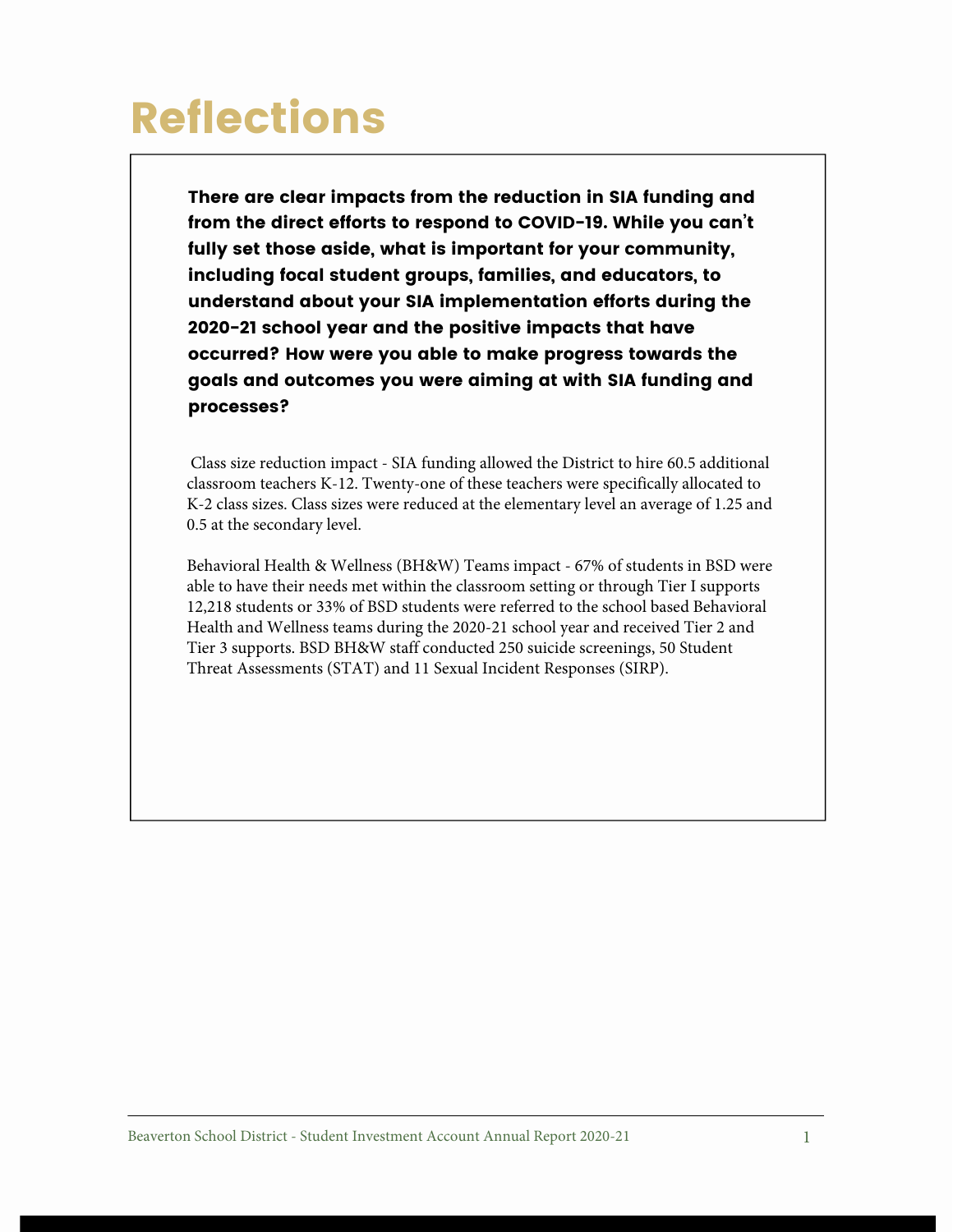What barriers, impediments, or challenges to your SIA implementation have you faced or identified that are helpful for your community and/or state leaders to be aware of?

Reduced funding impact on:

Class size reduction - With reduced funding, the District was forced to find a onetime source for 21 teachers (\$3M) in ESSER grant funds, in order to maintain class size commitments. If the one-time funds were not available, the reduction in SIA funding would have removed 21 teachers from the District and increased class size by 1.7 at elementary and 0.66 at secondary.

BH&W Teams - With reduced funding, the District was forced to relied on High School Success monies to fund social workers. 39.5 social workers were budgeted for through SIA; however, only 8.8 social worker positions were hired through SIA. As a result we were not able to reach as many students and families as we would have anticipated.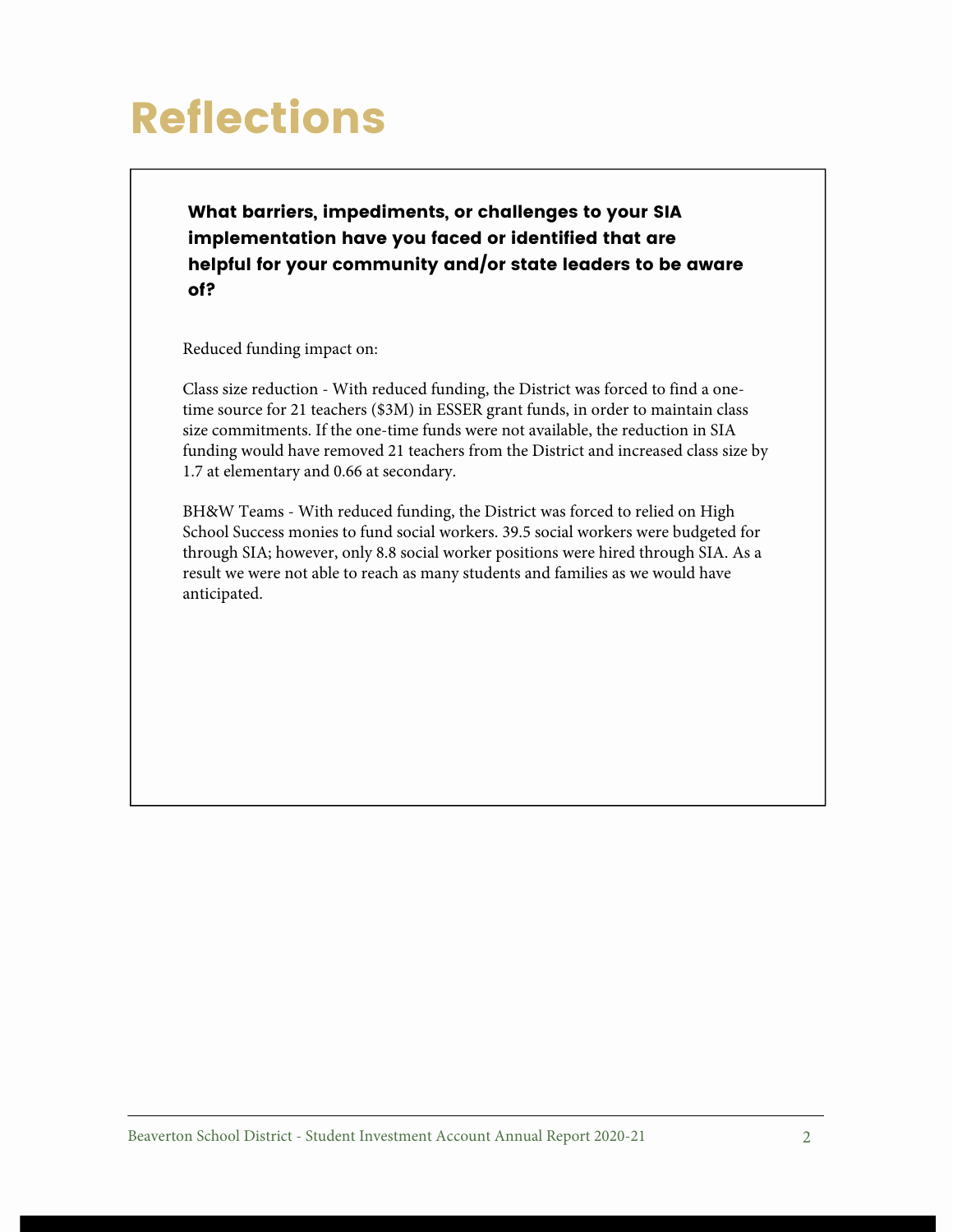SIA implementation includes ongoing engagement with focal students, the families of focal students, and educators. What successes and challenges, if any, have you experienced in maintaining engagement?

Engagement during the COVID-19 pandemic was a challenge in Beaverton. With schools closed to in-person gatherings, we were limited to virtual engagement work. In many ways, the lessons of the prior year were not fully applicable to the work this year. Yet, the focus on specific and targeted outreach remained a necessity. For this year, we engaged with our community organizations earlier in the process and will work to strengthen those partnerships going forward. By combining the lessons learned in 2020 with the lessons learned in 2021, the district continues to iterate and improve its community engagement work, adjusting to a community-based policymaking mindset that has already been used in other areas of the district's work, such as board policy.

While virtual engagement allowed for more convenient access for the public it seemed to lack an authenticity that you get with in-person engagement. It is clear that something is lost when microphones are on mute. There is no opportunity for sidebar chatter, small talk, and other informal practices that serve to build authentic relationships. Virtual meetings have an air of formality and rigidness that is difficult to overcome. That said, the convenience of the virtual space, and the ability to more directly target engagement are strengths that need examining and the format needs refinement as it will prove a useful tool for getting feedback as part of a holistic engagement program going forward.